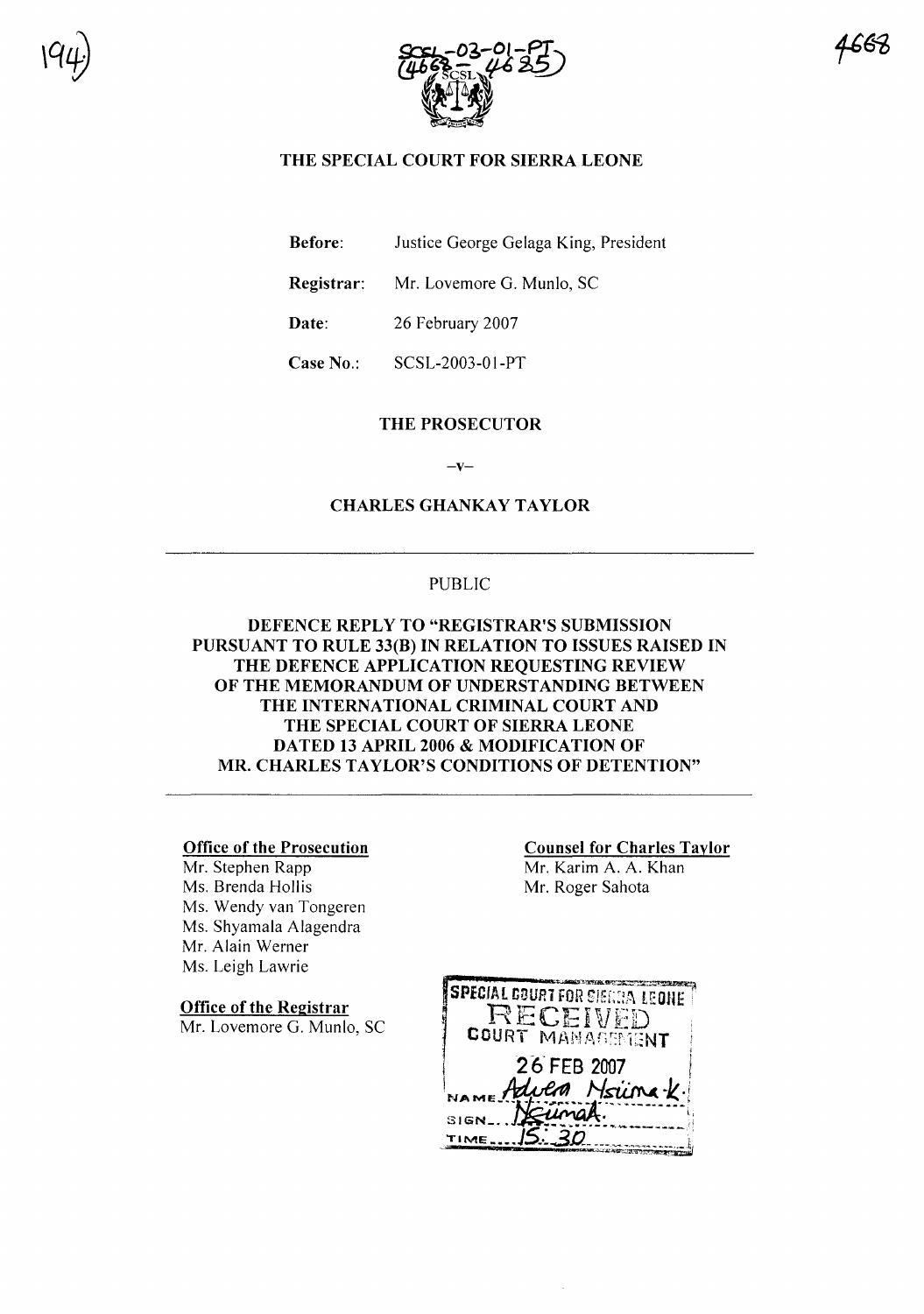#### I. Introduction



- I. The Defence for Mr. Charles Taylor submit this Reply to the "Registrar's Submission Pursuant to Rule 33(b) in Relation to Issues Raised in the Defence Application Requesting A Review of the Memorandum of Understanding between the International Criminal Court and the Special Court of Sierra Leone dated 13 April 2006 & Modification of Mr. Charles Taylor's Conditions of Detention," filed 20 February 2007 (The "Registrar's Submission"). $<sup>1</sup>$ </sup>
- 2. The Defence initially filed its "Application Requesting A Review of the Memorandum of Understanding between the International Criminal Court and the Special Court of Sierra Leone dated 13 April 2006 & Modification of Mr. Charles Taylor's Conditions of Detention" on 14 December 2006, more than two months prior to the Registrar's Submission, and reiterates the points raised therein.<sup>2</sup>

## II. Procedure Regarding Rule 33(B) Submissions

3. Rule 33(B) of the Special Court Rules of Procedure and Evidence ("the Rules") states:

"The Registrar, in the exercise of his functions, may make oral or written representations to Chambers on any issue arising in the context of a specific case which affects or may affect the discharge of such functions, including that of implementing judicial decisions, with notice to the parties where necessary."

Based on a plain reading of this Rule, the Defence submit that it is not necessary for a party to expressly name the Registrar as a respondent for the Registrar to have the right to make oral or written representations on an issue falling within the ambit of the Rule.<sup>3</sup> Rather the Registrar may make submissions on his own initiative, if considered appropriate by him in relation to a matter which "affects or may affect the discharge of his functions" including the implementation of judicial decisions..

<sup>&</sup>lt;sup>1</sup> *Prosecutor v. Taylor*, SCSL-03-01-PT-188, Registrar's Submission Pursuant to Rule 33(b) in Relation to Issues Raised in the Defence Application Requesting A Review of the Memorandum of Understanding between the International Criminal Court and the Special Court of Sierra Leone dated 13 April 2006 & Modification of Mr. Charles Taylor's Conditions of Detention, 20 February 2007 ("Registrar's Submission").

<sup>2</sup> *Prosecutor v. Taylor,* SCSL-03-01-PT-146, Defence Application Requesting A Review of the Memorandum of Understanding between the International Criminal Court and the Special Court of Sierra Leone dated 13 April 2006 & Modification of Mr. Charles Taylor's Conditions of Detention, 14 December 2006 ("Defence MOU and Modification Motion").

<sup>]</sup> *Compare to Prosecutor v. Taylor,* SCSL-03-01-PT-189, Decision ofthe President on Urgent and Public Defence Motion Requesting Cessation of Video Surveillance of Legal Consultations, 21 February 2007. para. 20 ("Video Surveillance Decision").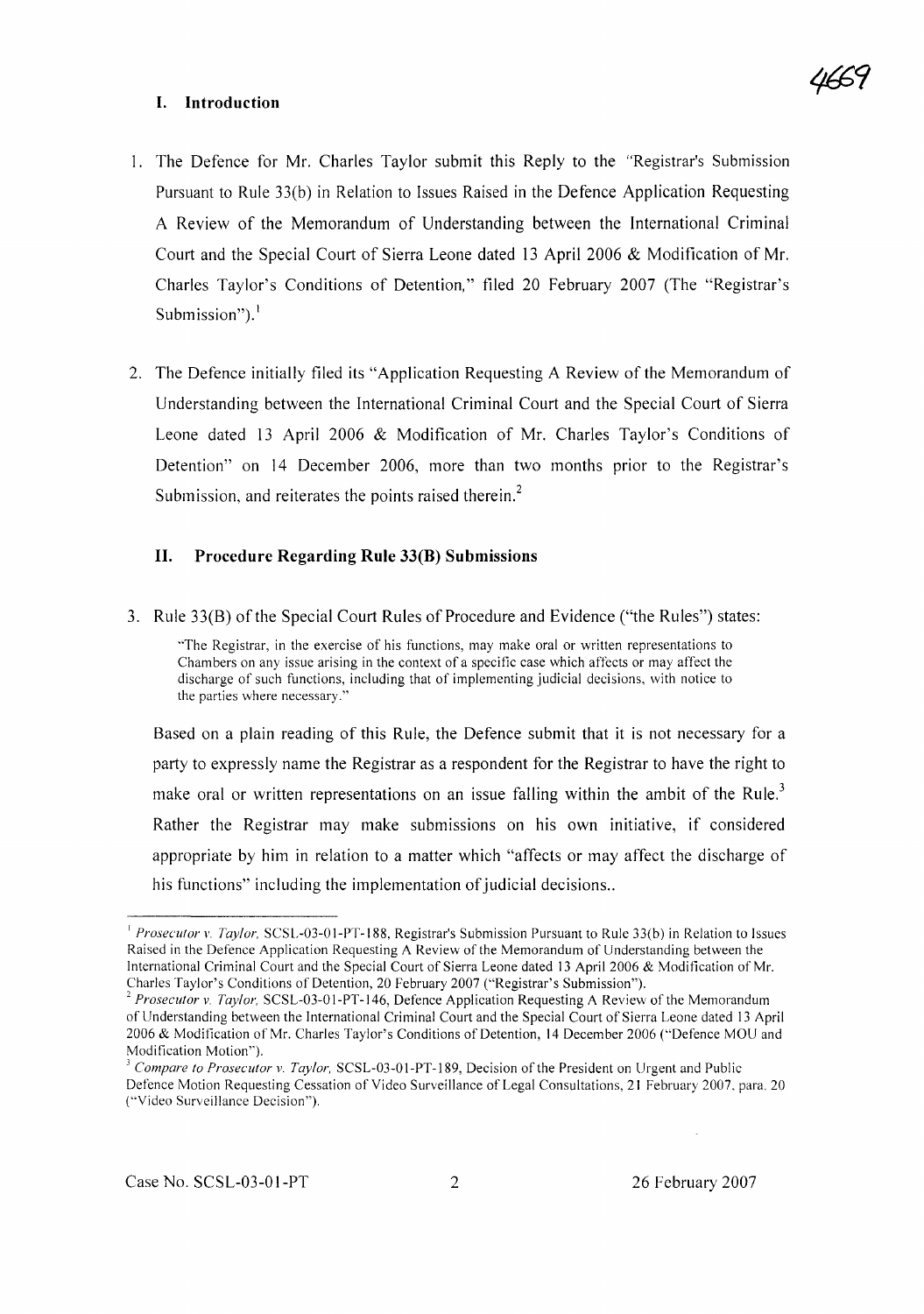4. In light of the "Decision of the President on Urgent and Public Defence Motion Requesting Cessation of Video Surveillance" dated 21 February 2007, it was clearly inappropriate for the Registrar to make a Rule 33(B) submission in this instance, because the Registrar is only empowered "to make representations to Chambers and not to the President as President.<sup>44</sup> As the Defence MOU and Modification Motion was addressed to the *President qua President,* it is irregular for the Registrar to make a submission purportedly under the Rule 33 mechanism. Given that the scope and application of Rule 33 has been clarified by the President, the Defence submits that the Registrar's submission should be disregarded by the President, held to be of no legal effect and accordingly be given no further consideration. However, the Defence also accepts that there may remain a discretionary power of the President to receive submissions from the Registrar, with notice to the parties, notwithstanding the lack of *right* of the Registrar to make such submissions. Accordingly, the Defence considers it prudent and necessary to reply to the Registrar's Submission, in order to correct and clarify various issues raised therein.

#### **III, Unduly Restrictive Conditions for** Visits

5. The Defence argument that "the SCSL's agreement with the Dutch authorities which only allows one person 'to visit [the Netherlands] at a time'" is *prima facie* discriminatory<sup>5</sup> has been erroneously interpreted by the Registrar.<sup>6</sup> The Defence obviously understand that this restriction is set by Dutch visa policy for adult visitors of Mr. Taylor to the Netherlands and is not part of the applicable ICC Detention Unit regime governing visits to the Accused. But the Defence note that this policy was agreed by the Dutch with the Registrar of the Special Court.<sup>7</sup> It was a policy that was unfair and unsupportable at the outset and the Registrar should never have agreed to such a policy.<sup>8</sup> In any event, the

<sup>4</sup> Video Surveillance Decision, para. 24.

<sup>&</sup>lt;sup>5</sup> Defence MOU and Modification Motion, para. 16.

*<sup>b</sup>* Registrar's Submission, para. 13 and Annex I, Application Process for Personal Visitors to the Detainee Charles Taylor Requiring a Visa to Enter the Territory of the Netherlands, para. 4.

<sup>7</sup> 1d. It is clear that the "Policy" was subject to negotiations between the Dutch Government and the Registrar of the SCSL. The header on the document attached by the Registrar also makes this clear "Final Revised [version] as *approved* by the Dutch authorities, 31 August 2006."

<sup>&</sup>lt;sup>8</sup> The right to family visits and other social interaction, even in restricted form due to incarceration, flows not only from numerous international treaties (for example, Article 8 of the ECHR), and is provided for in Rule 41 ofthe Rules Governing the Detention of Persons Awaiting Trial or Appeal Before the Special Court, but it is a corollary to the presumption of innocence recognized in Art 17(3) the Statute of the SCSL. Moreover, Paragraph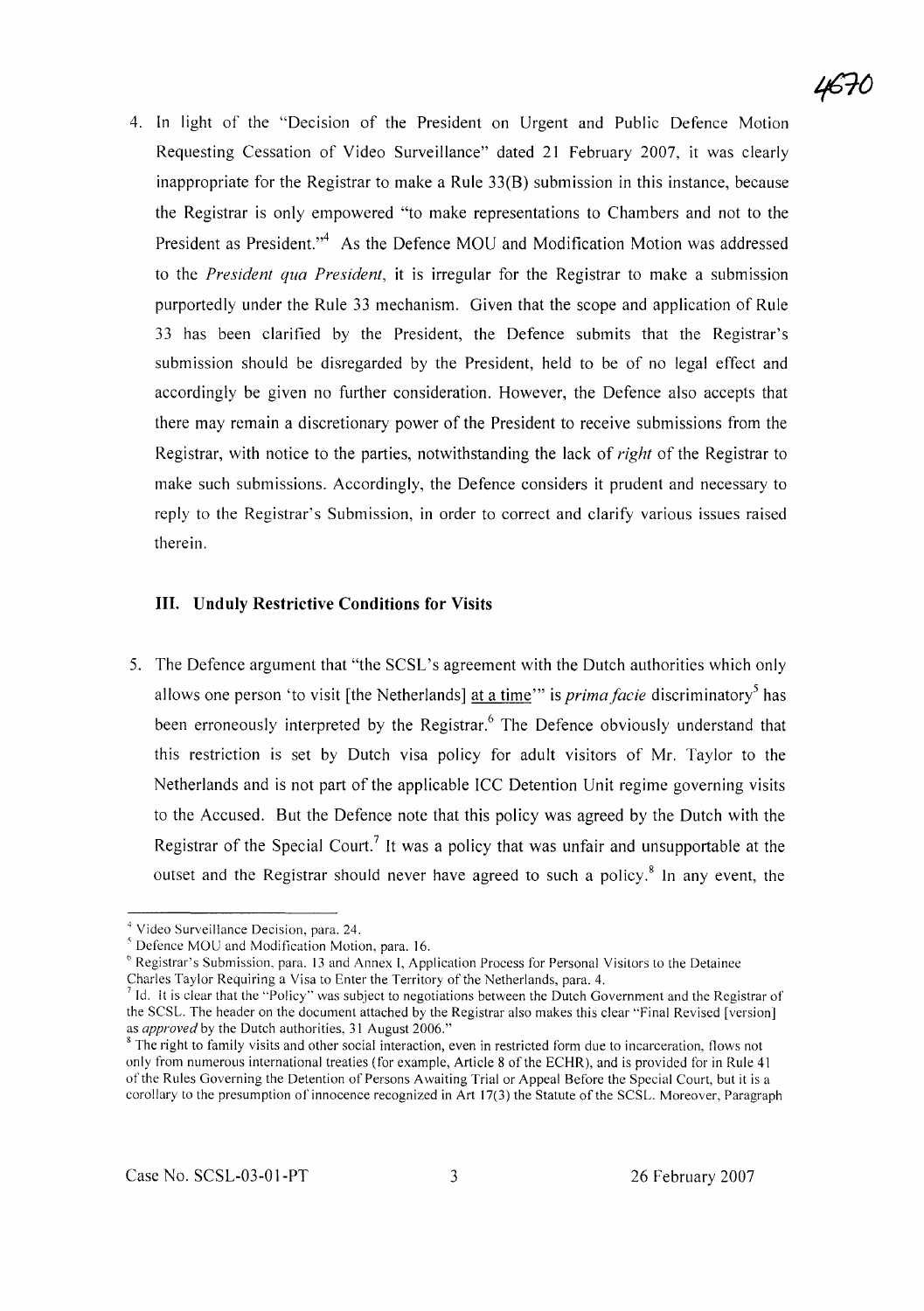Registrar, who serves as a "channel of communication" between the Special Court and other entities,<sup>9</sup> has the responsibility of liaising with Dutch authorities in an attempt to renegotiate the terms of the visa policy.<sup>10</sup>

- 6. In addition to being discriminatory on its face, the visa policy is also discriminatory in effect. Because of this restrictive policy, Mr. Taylor's sister and her husband have had to travel to The Hague separately to visit him.<sup>11</sup> Female members of Mr. Taylor's family have expressed concern at the prospect of traveling to Europe unaccompanied  $-$  an arrangement which is considered culturally inappropriate in many parts of Africa and in many other countries throughout the world. The Defence maintain that the policy which has been put in place in the case of Mr. Taylor's family and friends is also callous and shows no regard for the security or comfort for women traveling alone.
- 7. The Dutch visa policy also includes a provision stipulating that persons wishing to visit Mr. Taylor submit documentary evidence of a "personal relationship" (essentially familial ties) with Mr. Taylor.<sup>12</sup> Yet there is no similar bar for visits by non-family members of

<sup>8(</sup>c) of SC Resolution 1688 (2006) provides "The Government of the Netherlands shall facilitate the implementation of the *decision of the Special Court* to conduct the trial of former President Taylor in the Netherlands, in particular by ....enabling the appearance of witnesses, experts and *other persons* required to be at the Special Court under the same conditions and according to the same procedures as applicable to the ICTY." (emphasis added). The Defence submit that the right to family life and to maintain social contacts, albeit subject to proportionate restrictions arising from incarceration, should have led a reasonable Registrar to require that the same policy with regard to ICTY detainees be followed by the Dutch Government in the case of Mr. Taylor. In the case of the [CTY, the Defence is not aware of any restriction as to the number of fami Iy members that can obtain visas to enter the territory of the Kingdom of the Netherlands in order to visit an ICTY detained accused. Indeed, it is common practice in the case of ICTY accused that several family members at once obtain visas to visit an accused in custody and obtain visas for that purpose from the Dutch authorities. SCSL Rule 33(A).

<sup>&</sup>lt;sup>10</sup> The unfair visa policy applied by the Dutch in relation to Mr. Taylor's family and friends effectively creates more restrictive conditions of detention for the Accused. Only one family member can be given a visa to be in the Netherlands at anyone time. Accordingly, the accused is limited to seeing the same person throughout their visit in the Netherlands and no rotations are possible amongst family and friends to break up the monotony and sometimes stress for the Accused or the visiting person. This is contrary to the practice both in Freetown amongst the SCSL detainees and in the ICTY in relation to accused held in that jurisdiction. Rule 33(C) ofthe SCSL Rules, of course, requires that "The Registrar, mindful of the need to ensure respect for human rights and fundamental freedoms and particularly the presumption of innocence shall...ensure conditions of detention." The Defence submit that the visa policy negatively impacts on the Accused's conditions of detention and amounts to an unreasonable restriction.

See Letter to the Registrar from Karim Khan, 1 February 2007. [Confidential Annex A]

<sup>&</sup>lt;sup>12</sup> Registrar's Submission, Annex I, Application Process for Personal Visitors to the Detainee Charles Taylor Requiring a Visa to Enter the Territory of the Netherlands, para. 3(c). Also see Registrar's Submission, Annex II. where the Registrar explicitly states in a letter to the Defence dated 18 September 2006 that "It needs to be emphasized that this procedure *only applies to members ofthe family ofMr. Taylor who reside in countries for which a visa* is *required"* (emphasis added). The Defence also take issue with what seems to be a rather blase submission by the Registrar that family members in the United States can attend without the need for visas. Whilst this is true, the Registrar is not acquainted with the situation of Mr. Taylor's family and it can hardly be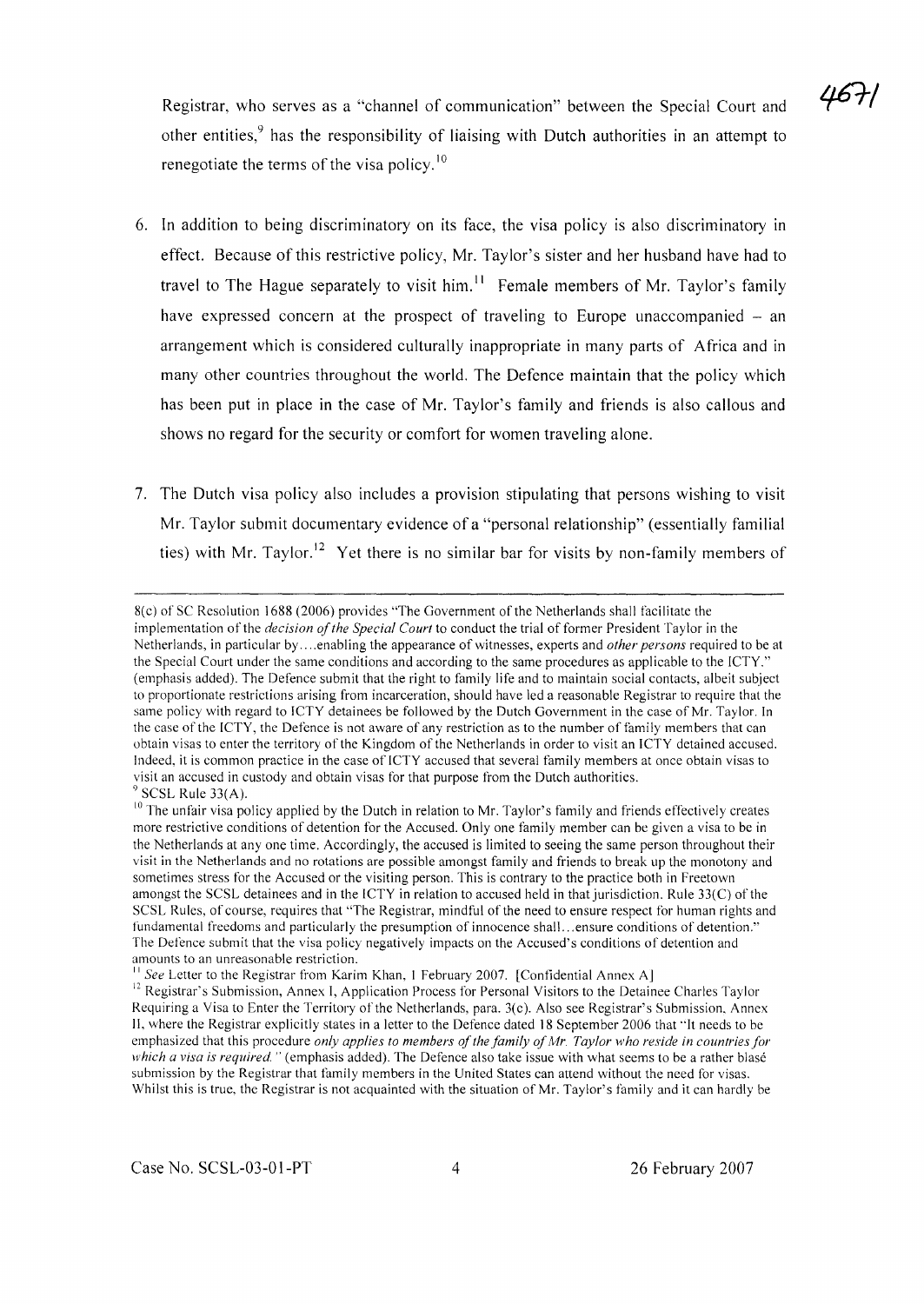any Accused according to either the Special Court or the ICC Rules of Detention, where all visits are subject only to the approval of the Chief of Detention. In practice, this restriction discriminatorily prevents visits by West African non-family members and demonstrates an additional way that Mr. Taylor is treated differently than Special Court detainees.

8. It is unfair and a mischaracterisation of the Defence submissions for the Registrar to claim that the Defence objections to the Dutch visa policies are "entirely theoretical" as "the number of requests for visas has been very low and at no point have problems arisen as to visitors not being able to travel to The Hague because of number of applications pending."<sup>13</sup> The number of visa applications is low precisely because of the Dutch visa policy. It is untenable and a contortion of reality for the Registrar to raise an argument which, properly understood, is based upon the respect Mr. Taylor's family have shown in adhering to what the Defence and family have maintained from the outset to be an unfair policy. Furthermore, whilst the Registrar may be unaware of the numerous problems that have arisen in regard to visitors not being able to travel to The Hague based on visa limitations, the Office of the Principal Defender, which works under his supervision, has had extensive dealings with Mr. Taylor's family, and can attest that many family members have been prejudiced and inconvenienced by this discriminatory and unduly restrictive visa policy.<sup>14</sup>

### **IV. Telephone Calls**

9. The Registrar concedes that a disparity exists between the number of minutes of free calls available to detainees in Freetown and the ICC Detention Unit in The Hague.<sup>15</sup> Yet, he fails to detail or explain how the disparity is fair or sustainable. Despite negotiations with

expected that a few members in the United States can be expected to further disrupt their lives and relocate to the Hague to cure what is a deficient and unsustainable visa policy imposed by the Dutch with the apparent acquiescence of the Registrar. The policy is *primafacie* discriminatory to African nationals who are not visa exempt and who make up the major part of the Accused's family and friends.

<sup>&</sup>lt;sup>13</sup> Registrar's Submission, para. 13.

 $14$  The Defence has requested a Memorandum from the Office of the Principal Defender on this matter, but it has not been completed by the time of filing. In the event that the Memorandum is completed, the Defence ask that the President accept the Memorandum as an Addendum to the present Defence Reply. based on his Rule 54 powers.

<sup>&</sup>lt;sup>15</sup> Registrar's Submission, para. 14.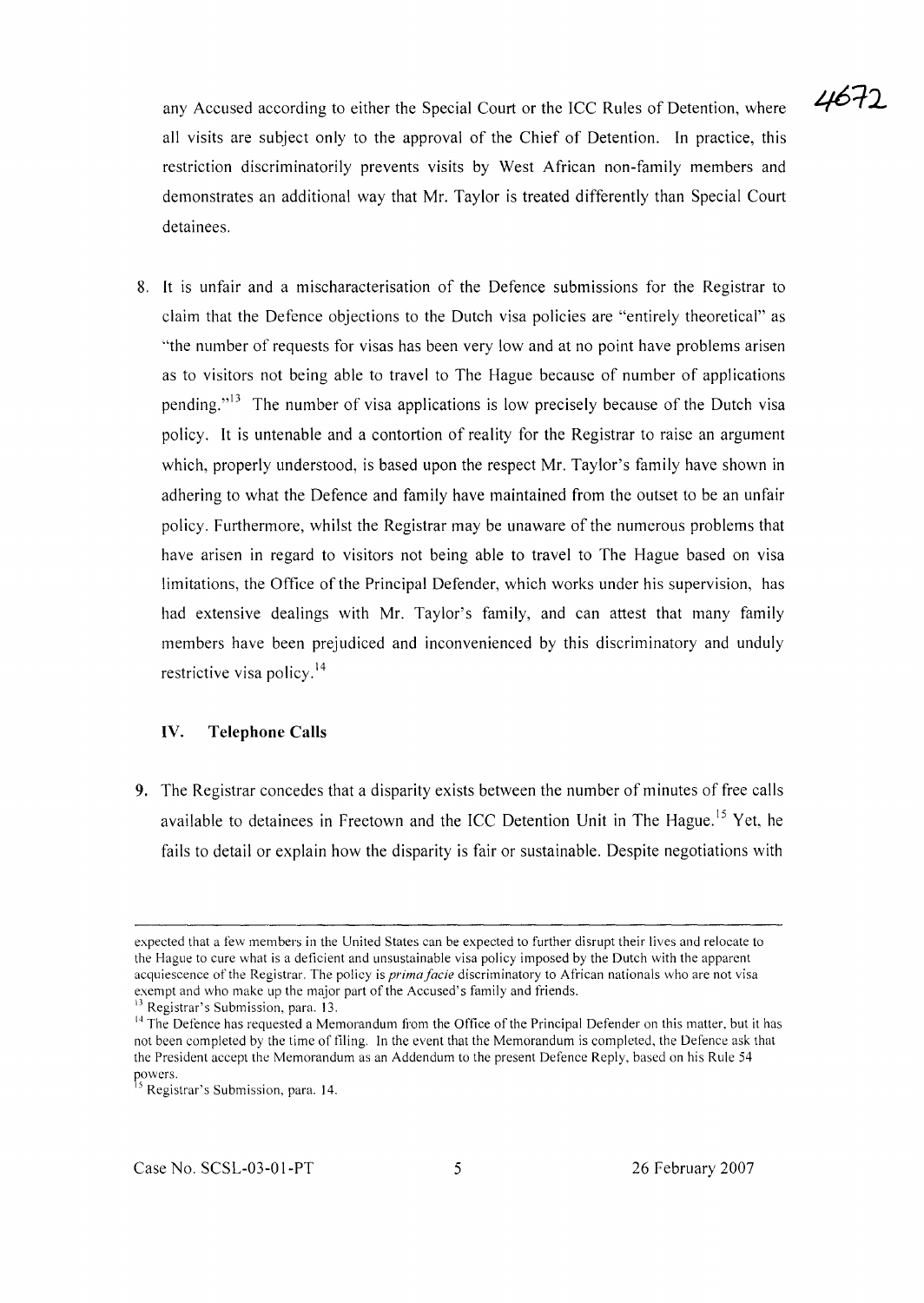the ICC, the Registrar has been unable to satisfactorily redress this disparity.<sup>16</sup> This inequity highlights arises from the flawed application of the Memorandum of Understanding between the ICC and SCSL. This has been well documented by the Defence "Application Requesting a Review of the Memorandum of Understanding between the International Criminal Court and the Special Court of Sierra Leone dated 13 April 2006 & Modification of Mr. Charles Taylor's Conditions of Detention."<sup>17</sup> It is submitted that the Registrar should feel confident to assert himself and assert the independence of the legal regime of the SCSL in all its dealings with the ICC which is being paid by the SCSL to act as host. Indeed, it is submitted that this is nothing more than his legal responsibility.<sup>18</sup>

#### **V. Diet and Provisions**

10. The Registrar claims that after Mr. Taylor was transferred to The Hague and raised matters of his diet, "adjustments were made" to the menu offered and that the catering services now provide a "variety of food items that sufficiently take into account [Mr. Taylor's] dietary preferences."<sup>19</sup> The Defence do not accept these vague and unsupported assertions of the Registrar. There appears to have been no reason in principle why the Registrar failed in his submissions to appraise the President of the adjustments made if significant. Moreover, it is notable that the Defence has not received any correspondence from the Registrar specifying what, if any changes have been made that are said to meet the concerns expressed on numerous occasions. As the attached attendance note makes clear,<sup>20</sup> the Defence submit that there has been no discernable improvement in the nature or quality of food provided to Mr. Taylor. The Accused continues to purchase appropriate food at his own expense. No adjustments have taken into account Mr. Taylor's habitual diet, cultural requirements, or other relevant considerations in accordance with Rule 18 of the SCSL Rules of Detention and ICC Regulation 199. Furthermore, the Registrar makes no reference to Defence submissions of violations of

467

<sup>16</sup> Registrar's Submission, para. 15.

<sup>&</sup>lt;sup>17</sup> Defence MOU and Modification Motion, para. 17.

<sup>18</sup> SCSL Rules of Procedure and Evidence, Rule 33. Also see Video Surveillance Decision, paras. 25.- 26.

<sup>19</sup> Registrar's Submission, para. 20.

<sup>&</sup>lt;sup>20</sup> See Attendance Note of Co-Counsel Roger Sahota, 22 February 2007. [Confidential Annex B]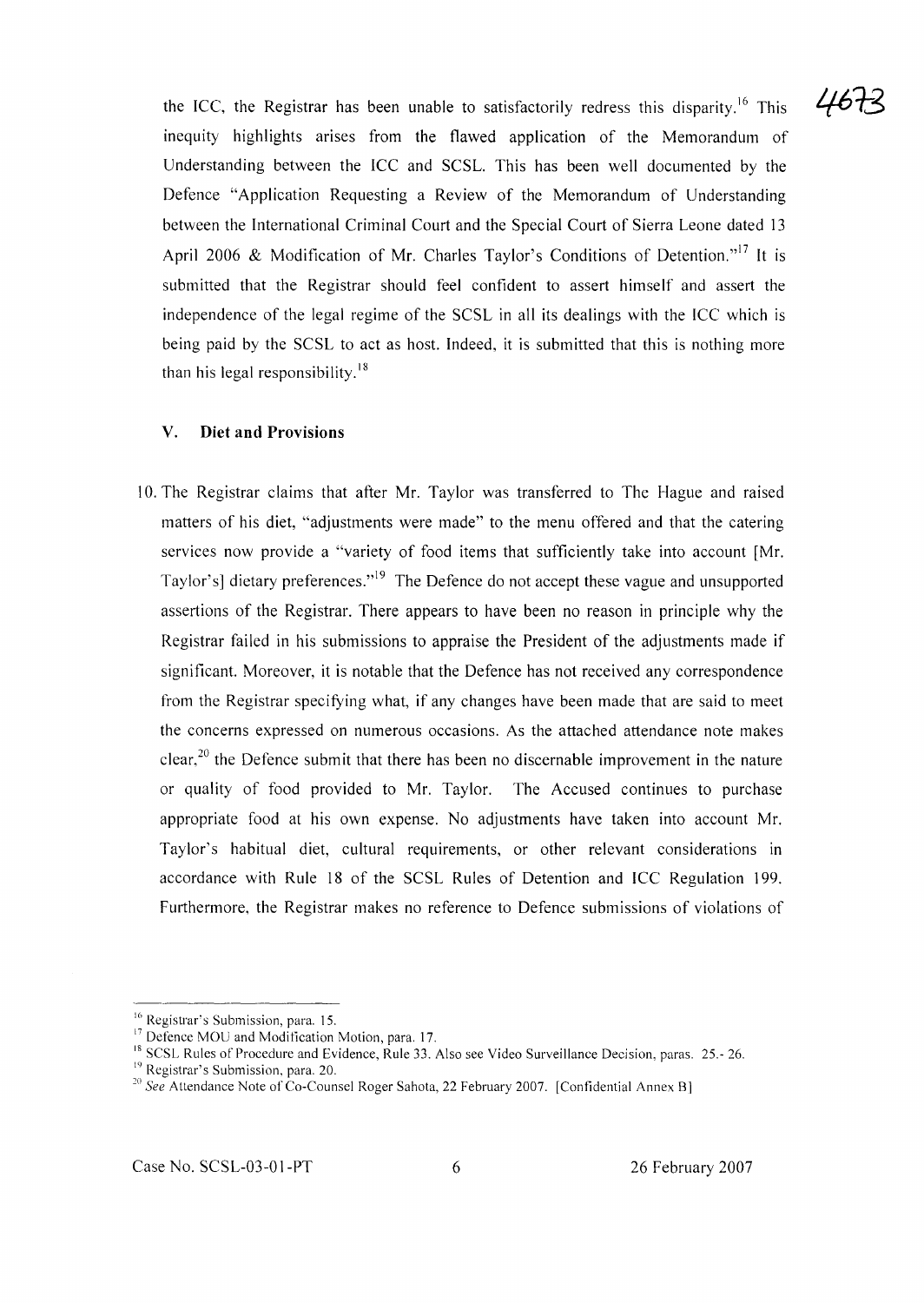4674

the Geneva Convention.<sup>22</sup> Given that diet and the treatment of the Accused is a matter within the clear purview of the Registrar, this silence is both notable and regrettable.

II. In order to determine whether the "adjustments" made recently by the ICC in catering arrangements are adequate, the Registrar is invited to serve copies of the catering menus and shopping lists available to detainees in Freetown and The Hague over the last two months.<sup>23</sup>

#### **VI. Disparity in Detention Regimes**

12. Rule 3 of the SCSL Rules of Detention reads as follows:

Rule  $3 -$  Responsibility for Detention Facility  $-$ 

The Special Court shall retain sole responsibility for all aspects of detention pursuant to the Rules. Under the authority of the Registrar, the Chief of Detention shall have sole responsibility for all aspects ofthe daily management of the Detention Facility, including security and good order, and may make all decisions relating thereto, except where otherwise provided in the Rules. [emphasis added]

Consequently, the Defence once again requests that the Chief of Detention from Freetown be permitted to visit the ICC Detention Centre to inspect the facility and ensure that there is no needless or unfair disparity in regime between the two institutions.<sup>24</sup>

#### **VII. Conclusion**

13. For the reasons detailed above, the Defence prays that that the President:

- (i) Dismiss the Registrar's Submission, and
- (ii) Grant the measures as originally requested in the Defence Application Requesting a Review of the Memorandum of Understanding between the International Criminal Court and the Special Court of Sierra Leone dated 13 April 2006 & Modification of Mr. Charles Taylor's Conditions of Detention, filed 14 December 2006.

<sup>&</sup>lt;sup>22</sup> Defence MOU and Modification Motion, para. 15.

<sup>&</sup>lt;sup>23</sup> The Defence have made requests for same, and the menu for the Freetown Detention Unit is attached. [Confidential Annex C]. Also see Emails to Harry Tjonk and the Office of the Principal Defender, 23 February 2007. [Confidential Annex D]. Ifthe ICC DU does provide a copy of its menu, the Defence request that the President accept the menu as an Addendum to the present Reply, based on his Rule 54 powers.

*<sup>24</sup> See* Emails from Herman von Hebel to Karim Khan regarding Request that SCSL Chief of Detention and Dr. to Visit Charles Ghankay Taylor, 30 November 2006. [Confidential Annex E]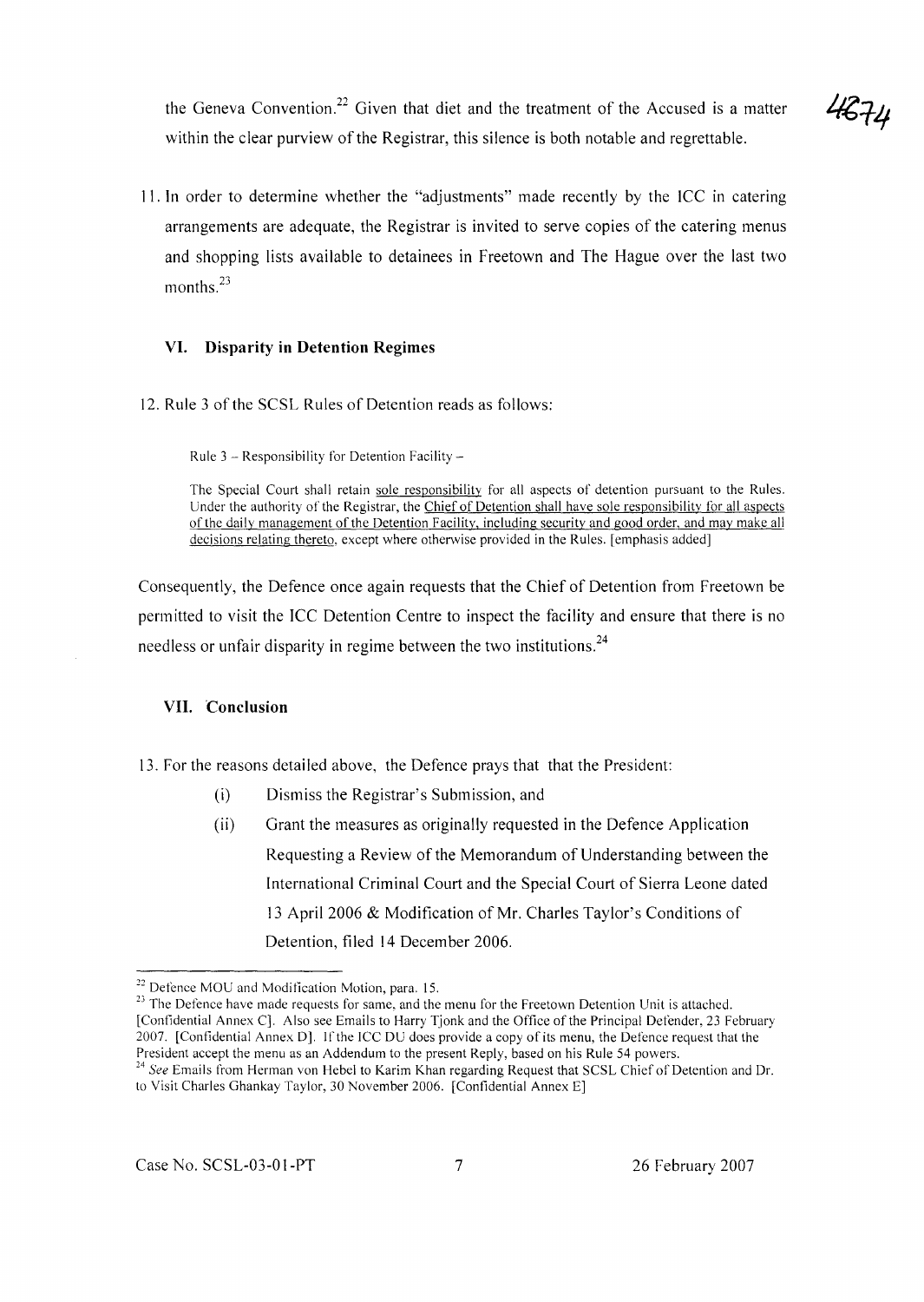יש

Respectfully submitted,

**Karim A. A. Khan Lead Counsel for Mr. Charles Taylor** Done in Freetown this 26<sup>th</sup> Day of February 2007

 $\ddot{\phantom{a}}$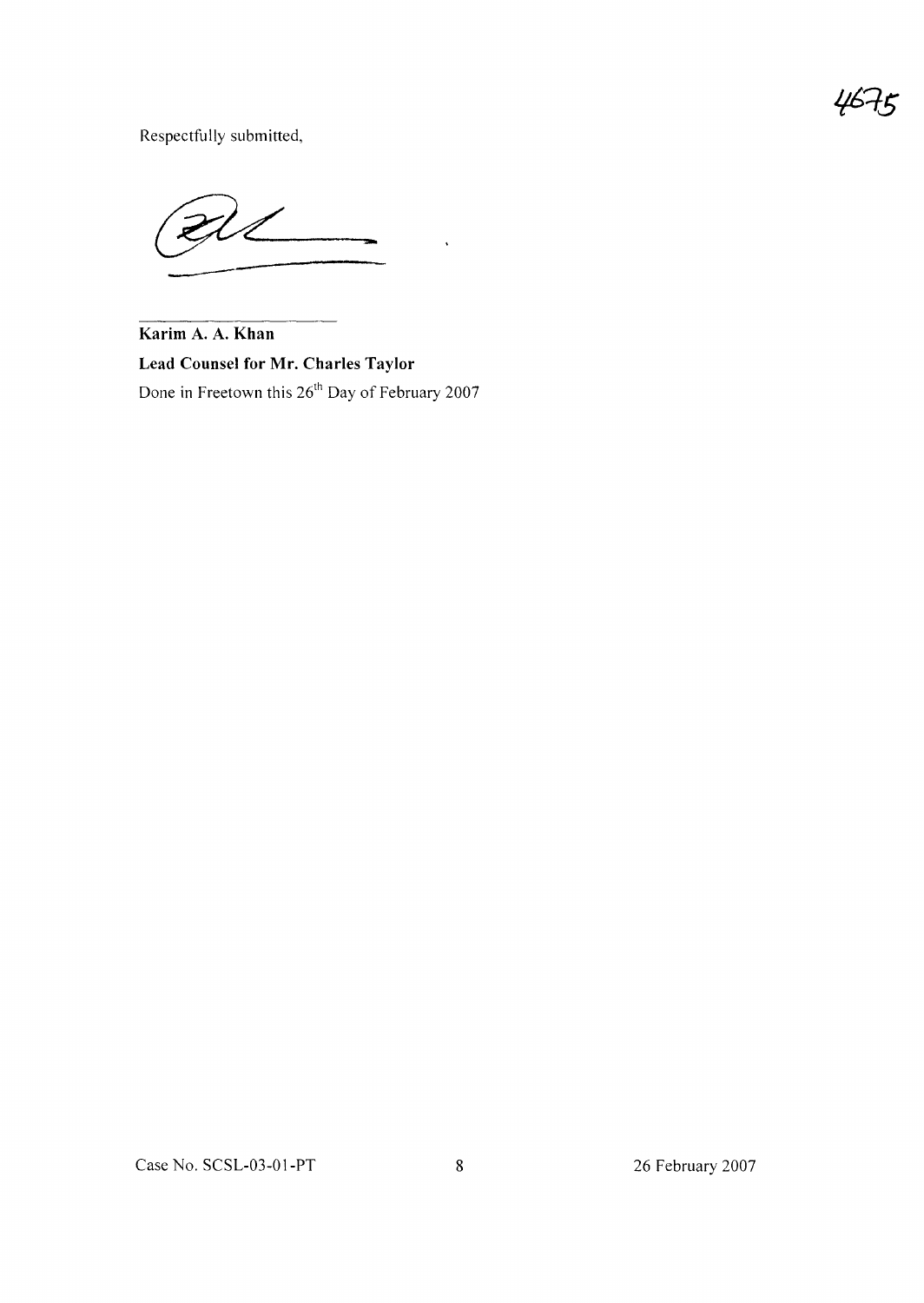# **Table of Authorities**

- *1. Prosecutor* v. *Taylor,* SCSL-03-01-PT-146, Defence Application Requesting A Review of the Memorandum of Understanding between the International Criminal Court and the Special Court of Sierra Leone dated 13 April 2006 & Modification of Mr. Charles Taylor's Conditions of Detention, 14 December 2006
- *2. Prosecutor* v. *Taylor,* SCSL-03-01-PT-156, Corrigendum to the Second Defence Motion Requesting Cessation of Video Surveillance of Legal Consultations, 8 January 2007
- *3. Prosecutor* v. *Taylor,* SCSL-03-01-PT-165, Defence Reply to the "Registrar's Submissions on the Corrigendum to the Second Defence Motion Requesting Cessation of Video Surveillance of Legal Consultations," 23 January 2007
- *4. Prosecutor* v. *Taylor,* SCSL-03-01-PT-188, Registrar's Submission Pursuant to Rule 33(b) in Relation to Issues Raised in the Defence Application Requesting A Review of the Memorandum of Understanding between the International Criminal Court and the Special Court of Sierra Leone dated 13 April 2006 & Modification ofMr. Charles Taylor's Conditions of Detention, 20 February 2007
- 5. *Prosecutor v. Taylor,* SCSL-03-01-PT-189, Decision of the President on Urgent and Public Defence Motion Requesting Cessation of Video Surveillance of Legal Consultations, 21 February 2007